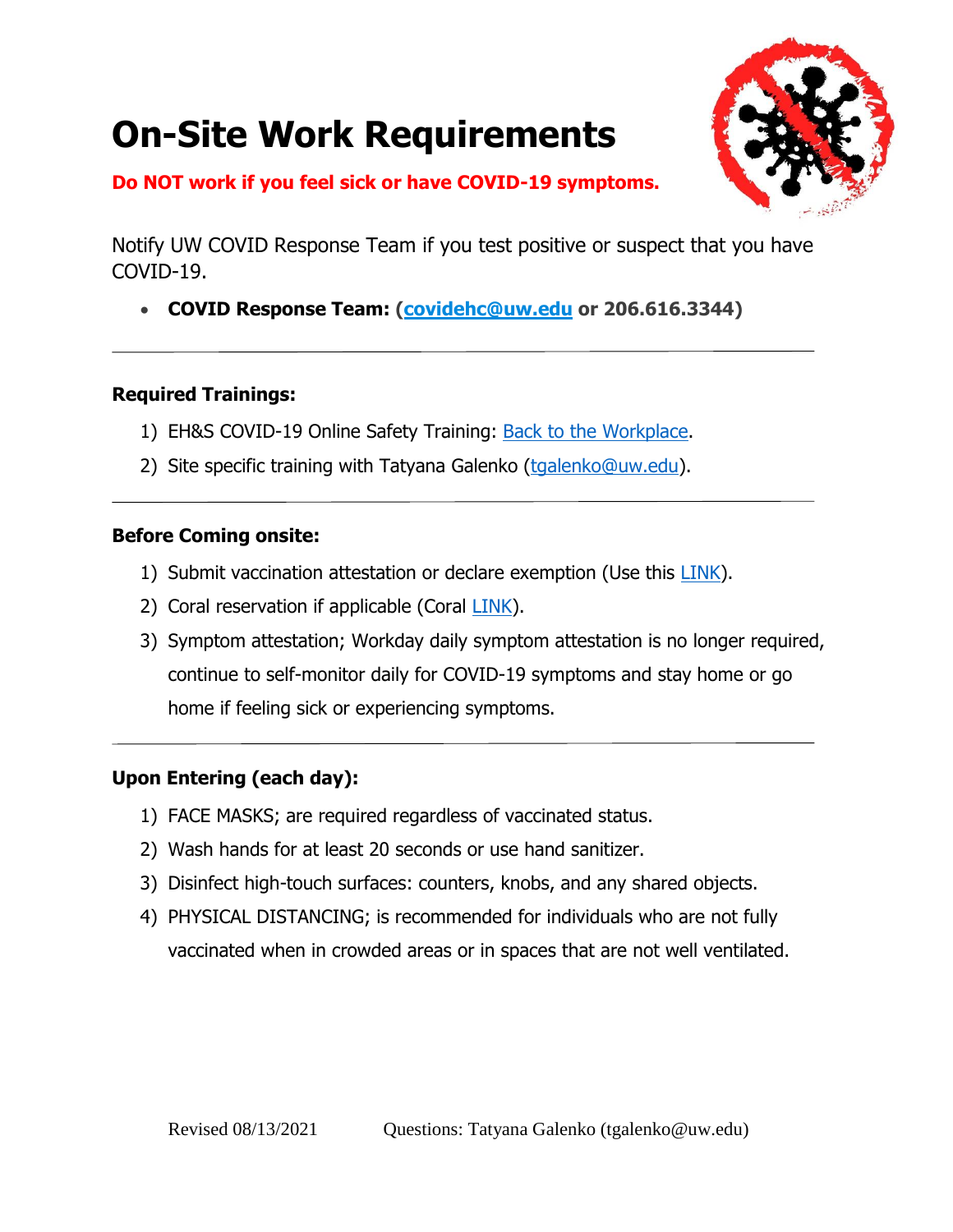# **Introduction:**

This plan helps ensure the health and safety of personnel by reducing the potential for COVID-19 transmission at University locations. The measures are based on [Washington Ready COVID-](https://www.governor.wa.gov/sites/default/files/WashingtonReady.pdf)[19 guidance;](https://www.governor.wa.gov/sites/default/files/WashingtonReady.pdf) [Washington Department of Labor & Industries \(L&I\) requirements,](https://www.lni.wa.gov/safety-health/safety-topics/topics/coronavirus) the [Governor's](https://www.governor.wa.gov/sites/default/files/proclamations/20-12.3%20-%20HigherEd.pdf?utm_medium=email&utm_source=govdelivery)  [Proclamation for Higher Education;](https://www.governor.wa.gov/sites/default/files/proclamations/20-12.3%20-%20HigherEd.pdf?utm_medium=email&utm_source=govdelivery) and guidance from state and local public health agencies. This plan is updated as regulations and public health guidance change.

Tatyana Galenko, Lab Manager, is the designated COVID-19 site supervisor for the labs & office staff. The role is to train users on COVID specific guidelines and ensure compliance with COVID-19 related requirements outlined in this plans, this including face covering and vaccine verification requirements.

All personnel who are performing in-person work must undergo COVID-19 policies and procedures **training** identified in this plan and sign a form to attest that training took place. Those who have not completed the training will not be allowed to come to campus.

This plan does not substitute University of Washington Prevention Plan.

# **Vaccination:**

**COVID-19 vaccination is the most critical element of the University's COVID-19 Prevention Plan. All University personnel and students are required to be vaccinated against COVID-19 unless a medical, religious, or philosophical exemption is declared. All UW units, personnel, and students must comply with the [UW COVID-19](https://www.ehs.washington.edu/covid-19-prevention-and-response/uw-covid-19-vaccination-policy)  [Vaccination Policy](https://www.ehs.washington.edu/covid-19-prevention-and-response/uw-covid-19-vaccination-policy) requirement by submitting the University COVID-19 Vaccine Attestation Form by the established deadlines in accordance with the policy.** 

A. UW personnel use [Workday](https://isc.uw.edu/) to submit the COVID-19 Vaccine Attestation Form to document they are fully vaccinated or to declare an exemption. The form must be submitted as soon as possible after you are fully vaccinated\* or have decided to declare an exemption, before returning to or commencing on site work, or September 10, 2021, whichever date is earliest.

B. Students must submit a [Student COVID-19 Vaccine Attestation Form](https://idp.u.washington.edu/idp/profile/SAML2/Redirect/SSO?execution=e2s1) to document their vaccination information or declare an exemption. The form must be submitted as soon as possible after the second dose of a 2-dose series or after a 1-dose vaccine, after you have decided to declare an exception, or by the start of autumn quarter on September 29, 2021, whichever is earliest. Students who are unable to get vaccinated until after arriving on campus may submit their form by November 5, 2021.

\*Fully vaccinated is two weeks after receiving the second dose in a two-dose series of a COVID-19 vaccine authorized for use by the FDA (e.g., Pfizer-BioNTech or Moderna), two weeks receiving a single-dose vaccine authorized by the FDA (e.g., Johnson & Johnson/Janssen), or two weeks after receiving all recommended doses of a vaccine that is listed for use by the World Health Organization (WHO).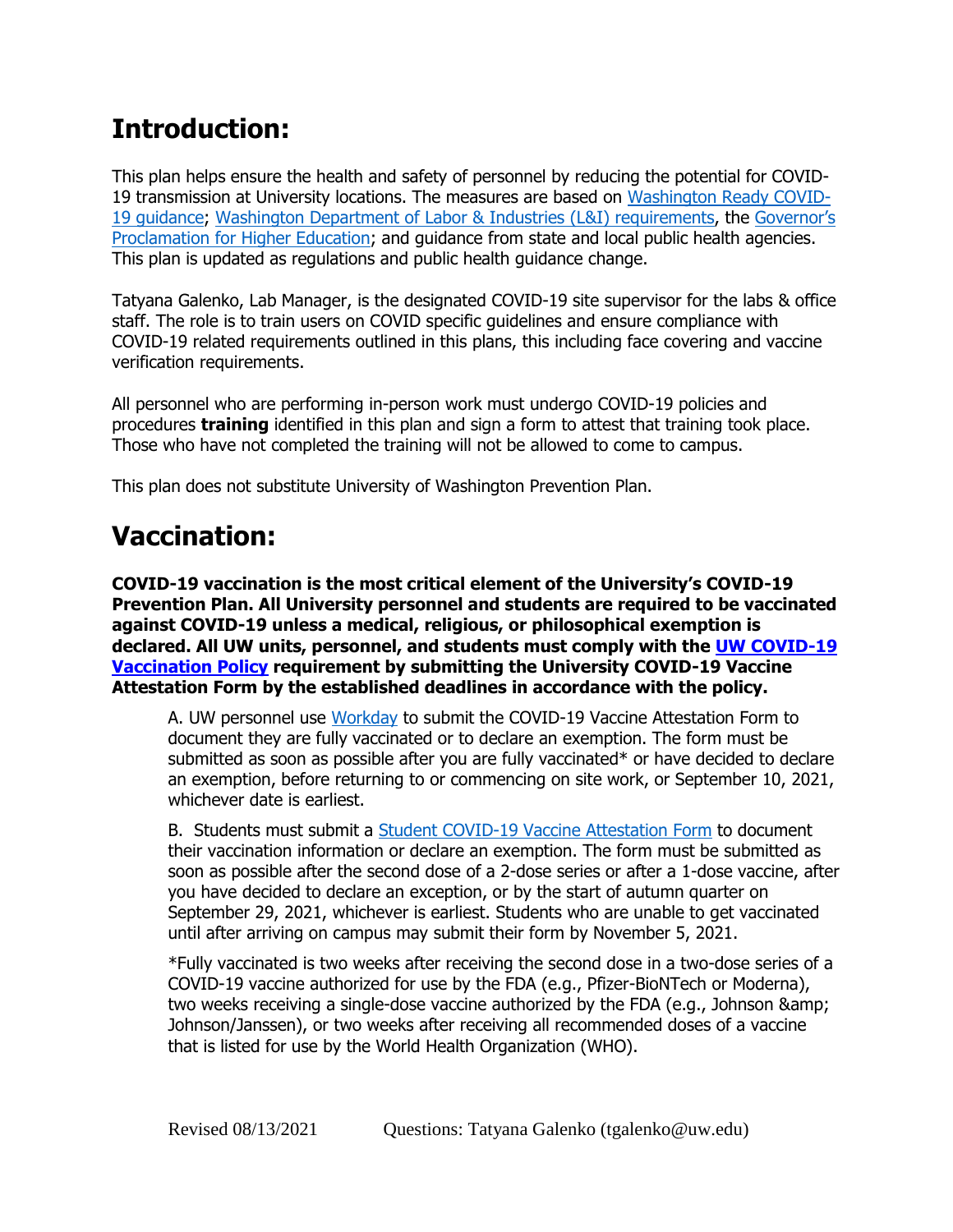### **Prevention and Personnel Health:**

- 1. **Never come to campus or a UW facility if you are experiencing any of the following [symptoms of COVID-19](https://www.cdc.gov/coronavirus/2019-ncov/symptoms-testing/symptoms.html) infection:** 
	- Fever  $(100.4F+)$
	- Cough
	- Shortness of breath
	- Sore throat
	- Runny nose
	- Headache
- Muscle aches
- Chills
- Loss of taste or smell
- Nausea or vomiting
- Diarrhea
- **If you have any of these symptoms, stay home. Contact your health-care provider or get tested. Notify EH&S Response Team if you test positive or suspect that you have COVID-19.** 
	- UW students, staff, faculty and other academic personnel should contact the COVID-19 Response Team at [covidehc@uw.edu](mailto:covidehc@uw.edu) or 206.616.3344.
- 2. If you have been in **proximity to someone with COVID-19**, then you must stay home, contact COVID Response Team, and follow the quarantine guidelines.
- 3. Transit Riders follow [COVID-19 Prevention for Transit](https://www.ehs.washington.edu/system/files/resources/COVID-19-prevention-transit-focus-sheet.pdf) guidelines.
- 4. [Eating Space Guidelines for COVID -19 Prevention.](https://www.ehs.washington.edu/system/files/resources/eating-space-guidance.pdf)

# **Facemask UW Policy:**

All individuals at a University location, including faculty, staff, students, contractors, vendors and visitors must adhere to the [UW COVID-19 Face Covering Policy.](https://www.ehs.washington.edu/covid-19-prevention-and-response/face-covering-requirements) In order to ensure the health and safety of the University campus community and the public:

- All individuals are required to wear a face covering indoors, regardless of vaccination status, when on site at a University of Washington location. This requirement is applicable indoors when other people are present and in all public and common areas, including, but not limited to lobbies, hallways, stairways, restrooms, elevators, and in shared vehicles.
- Outdoors, face coverings are optional, regardless of vaccination status. However, a face covering is recommended when in outdoor crowded settings and in settings where there is a decreased ability to consistently maintain a physical distance between others.

Face covering must: Fit snugly against the sides of the face; completely cover the nose and mouth; be secured with ties, ear loops, elastic bands, or other equally effective method; include at least two layers of material; allow for breathing without restriction; be capable of being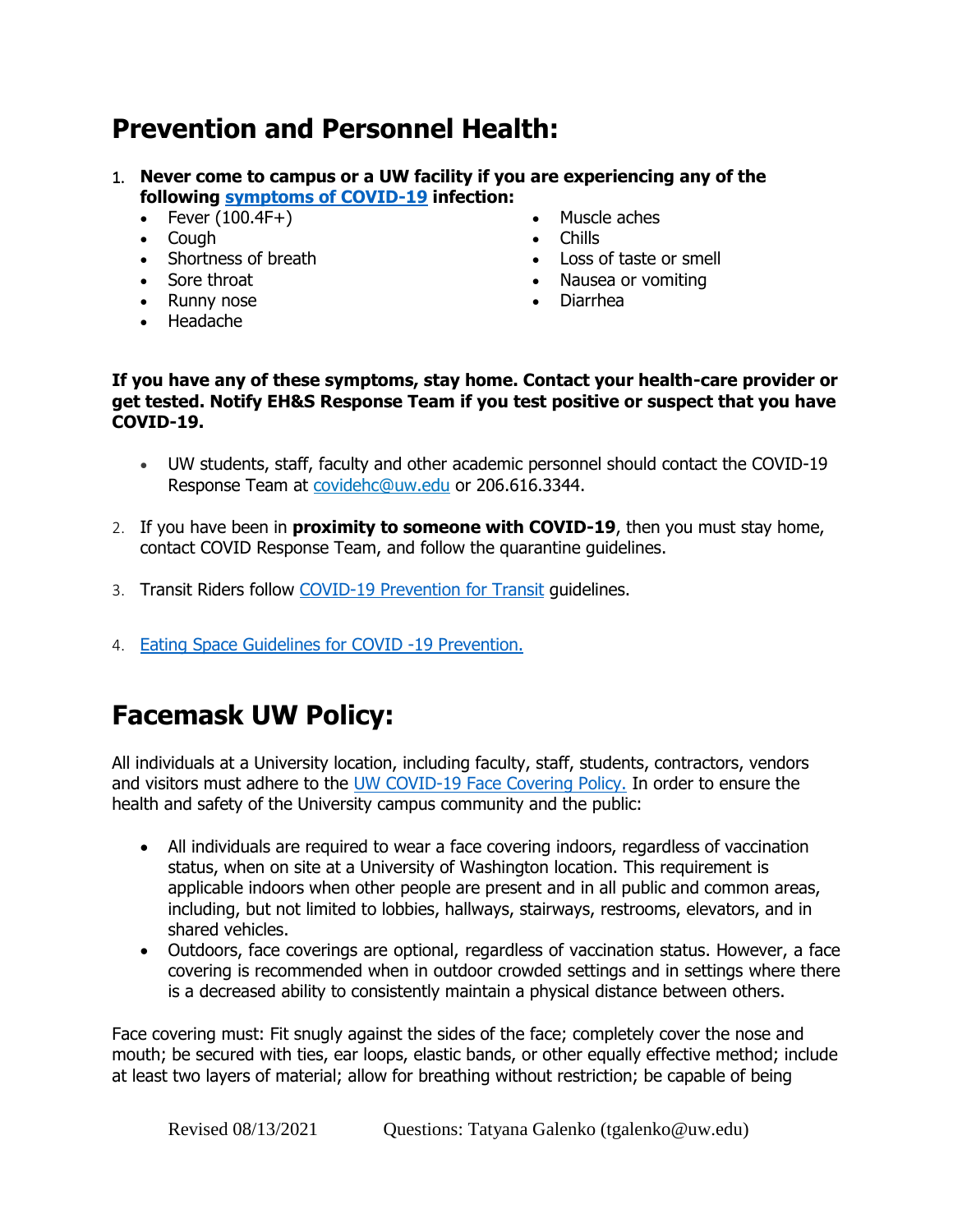laundered and machine dried without damage or change to shape (if made with fabric); be free of holes, tears or valves that have the potential to release respiratory droplets.

# **Good Hygiene:**

- Avoid touching your eyes, nose or mouth with unwashed hands.
- Avoid contact with people who are sick.
- Stay home while sick and avoid close contact with others.
- Cover your mouth and nose with your elbow or a tissue when coughing or sneezing, and immediately dispose of the used tissue.
- Wash hands often with soap and water for at least 20 seconds. If water is not available, use hand sanitizer with at least 60% alcohol content.

### **Five steps to wash your hands the right way:**

- 1) Wet yours hands with clean running water and apply soap.
- 2) Lather your hands. Don't forget the back of your hands, between your fingers and under your nails.
- 3) Scrub your hands for at least 20 seconds. (Hum the "Happy Birthday" song from beginning to end twice)
- 4) Rinse yours hands well under clean running water.
- 5) Dry your hands using a clean paper towel.

# **[Cleaning and Disinfection:](https://www.ehs.washington.edu/system/files/resources/cleaning-disinfection-protocols-covid-19.pdf)**

Follow the manufacturer's instructions for safe and effective use of all cleaning and disinfection products (e.g., dilution concentration, application method and contact time, required ventilation, and use of personal protective equipment).

- The disinfectant concentrations and contact time are critical for effective disinfection of surfaces.
- Ensure that disinfectants are prepared in well-ventilated areas and handled safely, while wearing the appropriate personal protective equipment (PPE) to avoid chemical exposures.
- Review the **EH&S COVID-19 Chemical Disinfectant Safety Information guide for** recommended safety measures for common disinfection agents.

### **Disinfecting Solutions**

Use one of the following to disinfect hard, non-porous surfaces:

- [EPA-registered disinfectant](https://www.epa.gov/coronavirus/about-list-n-disinfectants-coronavirus-covid-19-0) for use against SARS-CoV-2 or
- Alcohol solution with at least 70% alcohol or
- 10% freshly prepared bleach/water solution

Avoid putting disinfectant gels or liquids on electronics, including elevator buttons. For keyboards, first moisten a paper towel with the alcohol solution then wipes across the keyboard and mouse.

**Frequency** Clean work areas regularly.

Revised 08/13/2021 Questions: Tatyana Galenko (tgalenko@uw.edu)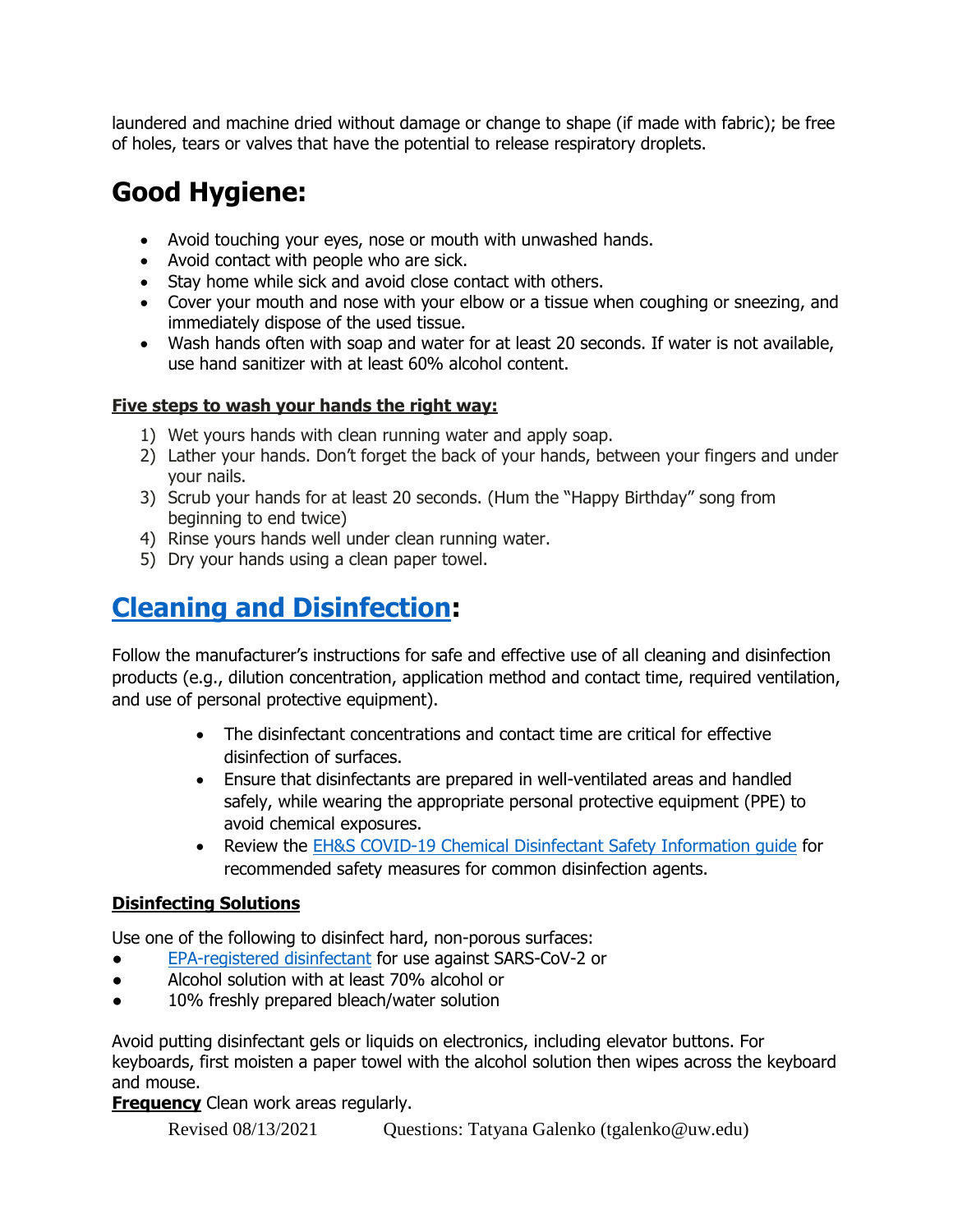For surfaces and equipment touched by multiple workers (e.g., doorknobs, tables, computer keyboards, handrails, exercise rooms), clean and disinfect daily, between uses, or when visibly unclean.

For surfaces and equipment touched by one individual, clean and disinfect periodically, when unclean, as a minimum.

### **SAFETY GUIDELINES DURING CLEANING AND DISINFECTION**

**A.** Wear disposable gloves when cleaning and disinfecting. Gloves should be discarded after each use. Clean hands immediately after gloves are removed.

**B.** Wear eye protection when there is a potential for splash or splatter to the face. Wear a surgical mask (rather than a cloth mask) as well if there is a potential for splash or splatter to the face.

**C.** For larger scale or frequent cleaning (i.e., a large surface area), gowns or aprons are recommended to protect personal clothing. When applying cleaning or disinfecting agents with electrostatic sprayers (e.g., over large or hard to reach areas) follow additional safety precautions in accordance with the Electrostatic Sprayers Focus Sheet.

**D.** Store disinfectants in labeled, closed containers. If dispensing disinfectants into secondary containers (e.g., spray bottles), these must also be labeled with their contents and hazards. Keep them in a secure area away from food. Store them in a manner that prevents tipping or spilling.

### **\_\_\_\_\_\_\_\_\_\_COVID RESPONSE SECTION\_\_\_\_\_\_\_\_\_\_**

### **COVID-19 Testing Options:**

To prevent the spread of COVID-19 in our communities, stay home and avoid contact with other people when:

**1) You have [symptoms](https://www.cdc.gov/coronavirus/2019-ncov/symptoms-testing/symptoms.html) of COVID-19, regardless of vaccination status.**

#### **2) You test positive for COVID-19.**

### **3) You have close contact with a person who has COVID-19.**

**Close contact means** being closer than 6 feet for at least 15 minutes during a 24-hour period (even if both individuals were wearing face coverings), living with or caring for a person who has COVID-19, or having direct contact with infectious secretions (e.g., being coughed on, kissing, sharing utensils). The exposed individual is required to follow the quarantine requirements outlined in the [FAQ](https://www.washington.edu/coronavirus/faq/#health) "I may have been exposed to COVID-19. What should I do?"

• [Washington Exposure Notifications](https://www.doh.wa.gov/Emergencies/COVID19/WANotify) –WA Notify mobile app is a tool to alert users if they may have been exposed to a COVID-19 positive person. University personnel and students are encouraged to download or activate the app on their mobile devices.

### **The following COVID-19 testing options are provided at no cost to you:**

Revised 08/13/2021 Questions: Tatyana Galenko (tgalenko@uw.edu)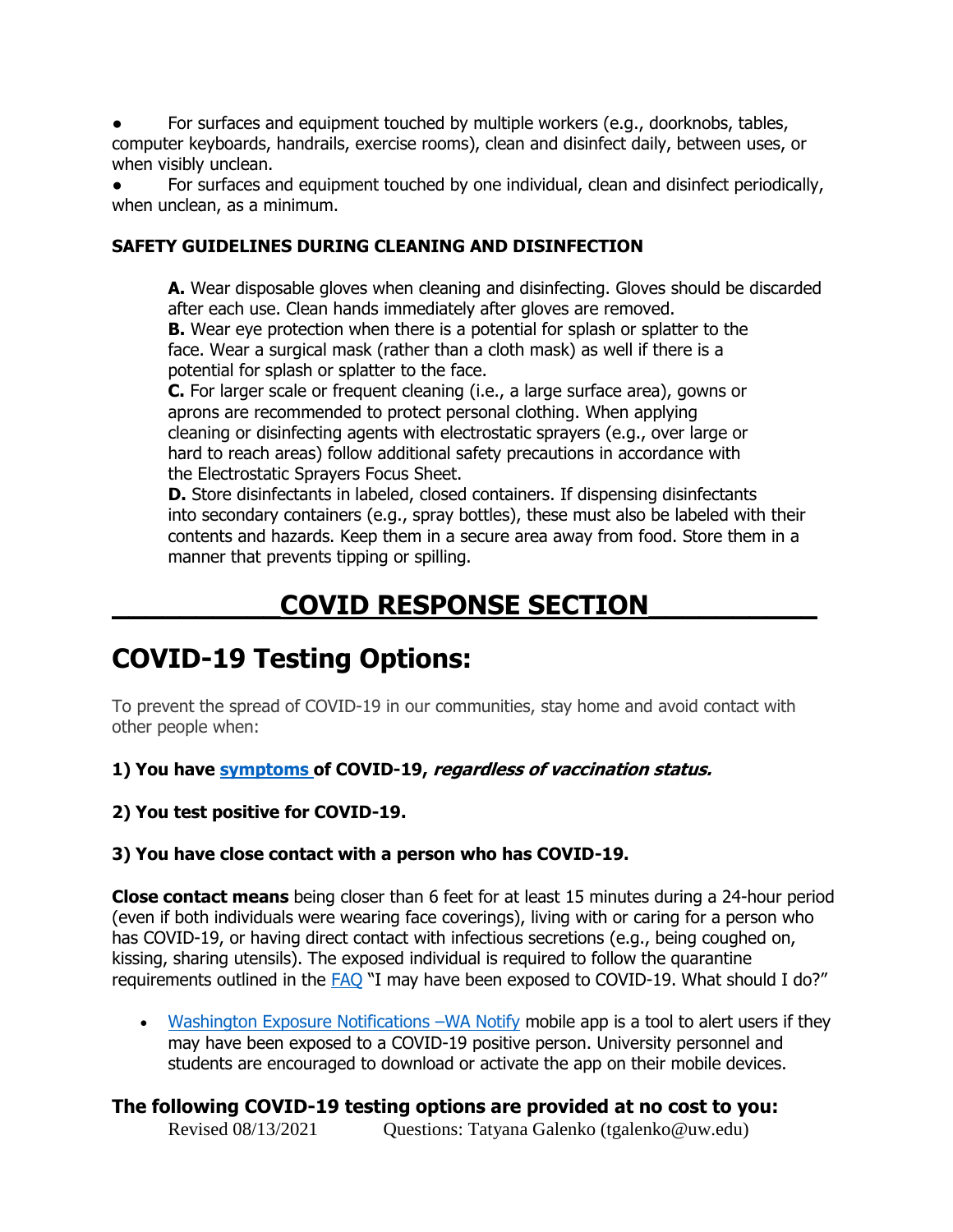### **[Husky Coronavirus Testing program:](https://www.washington.edu/coronavirus/testing/) strongly encourage participation among**

**employees and students.** If you are not enrolled, you can still sign up now to be tested. If you are not enrolled in Husky Coronavirus Testing, you can still sign up for testing through the program.

Free testing is also available through local public health departments:

- 1. Public Health [Seattle & King County testing sites](https://www.kingcounty.gov/depts/health/covid-19/testing.aspx)
- 2. [Pierce County testing sites](https://www.piercecountywa.gov/6758/Covid-19-Mobile-Testing)
- 3. [Snohomish Health Districts testing sites](https://www.snohd.org/503/Drive-Thru-Testing-Available-by-Appointm)

Additional testing options:

- 1. [Hall Health Center:](https://wellbeing.uw.edu/medical/primary-care/) COVID-19 testing is available by appointment only. Call [206-](tel:206-685-1011) [685-1011](tel:206-685-1011) to schedule.
- 2. [UW Medicine](https://www.uwmedicine.org/coronavirus) offers testing for current patients. [Visit the patient portal](https://www.uwmedicine.org/coronavirus) to make an appointment.
- 3. Some pharmacies offer COVID-19 testing that is billed to your health insurance.
- 4. Your personal health care provider may be able to arrange testing.

### **Positive Cases and UW Response:**

#### **Notify the UW COVID Response Team as soon as possible if you test positive for COVID, or if you have close contact with individuals who have COVID.**

COVID-19 Response Team at [\(covidehc@uw.edu](mailto:covidehc@uw.edu) or **206.616.3344**).

COVID Response Team will work closely with you and inform you about isolation, quarantine, and give you further guidance.

### **What is the difference between quarantine and isolation?**

Quarantine and self-isolation both involve staying home and avoiding contact with other people.

- **Quarantine** keeps a person who might have been exposed to COVID-19 away from others. Quarantine helps prevent spread of disease that can occur before a person develops symptoms.
- **Isolation** separates individuals who have COVID-19 from people who do not have COVID-19. Individuals who test positive for COVID-19 need to self-isolate, even if they experience no symptoms.

### **During quarantine, you should:**

- **Stay home for 14 days** after the last date you spent time with the COVID-positive person, whether or not you have symptoms, even if you tested negative for COVID-19.
- Revised 08/13/2021 Questions: Tatyana Galenko (tgalenko@uw.edu) **Get tested.**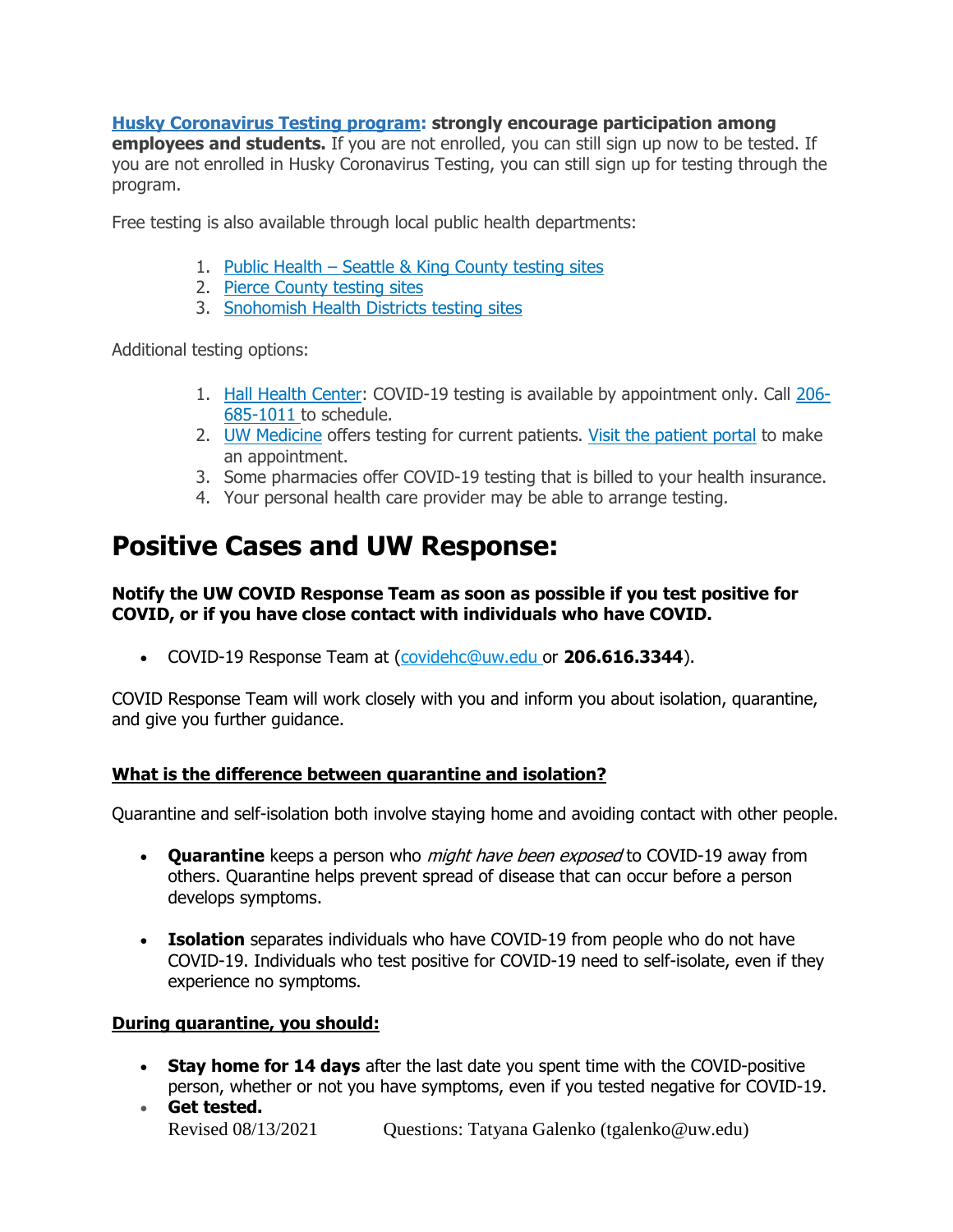- $\circ$  Wait 5-7 days to get tested after being exposed to COVID-19 if you have no symptoms.
- $\circ$  If you develop symptoms during quarantine, get tested immediately, even if you had previously tested negative.
- **Watch for [symptoms](https://www.cdc.gov/coronavirus/2019-ncov/symptoms-testing/symptoms.html) of COVID-19**, including fever (temperature of 100.4 degrees or higher), cough, shortness of breath, coughing, sore throat, runny nose, headache, muscle pain, chills, loss of taste or smell, and gastrointestinal symptoms like nausea, vomiting and diarrhea. If you develop symptoms, get tested, continue staying at home and contact a UW COVID Response Team.
- **Stay away others**, especially people who are at higher risk of serious illness.

### **How long should I self-isolate?**

If your health care provider confirms or suspects you have COVID-19 and you have symptoms, you can be around other people after:

- At least 10 days since symptoms first appeared **and**
- At least 24 hours with no fever without fever-reducing medication **and**
- Symptoms have improved

If you tested positive for COVID-19 but you *have not experienced symptoms*, you can be around other people after 10 days have passed since you tested positive. A negative test result is not required or recommended by public health agencies prior to returning on site to the University.

[People with conditions that weaken their immune system](https://www.cdc.gov/coronavirus/2019-ncov/need-extra-precautions/groups-at-higher-risk.html#immunocompromised) might need to stay home longer than 10 days. Talk to your healthcare provider for more information.

#### **During self-isolate?**

- **Monitor your symptoms**. If you have an [emergency warning sign](https://www.cdc.gov/coronavirus/2019-ncov/symptoms-testing/symptoms.html#seek-medical-attention) (including trouble breathing), seek emergency medical care immediately.
- **Stay in a separate room** from other household members, if possible. Use a separate bathroom, if possible.
- **Avoid contact** with other members of the household and pets.
- **Don't share personal items**, like cups, towels, and utensils.
- **Wear a cloth face covering** when around other people.

### **University Response- EH&S Contact Tracing**

When notified of a person with suspected or confirmed COVID-19, the University, through EH&S, takes the following steps to maintain the health and safety of the campus community. The University is in ongoing coordination with local health departments on COVID-19 response efforts and complies with applicable privacy requirements. Response activities include:

- Obtain details about the person's symptoms, locations on campus and close contacts.
- Conduct a risk assessment to determine an action plan. The plan may include: